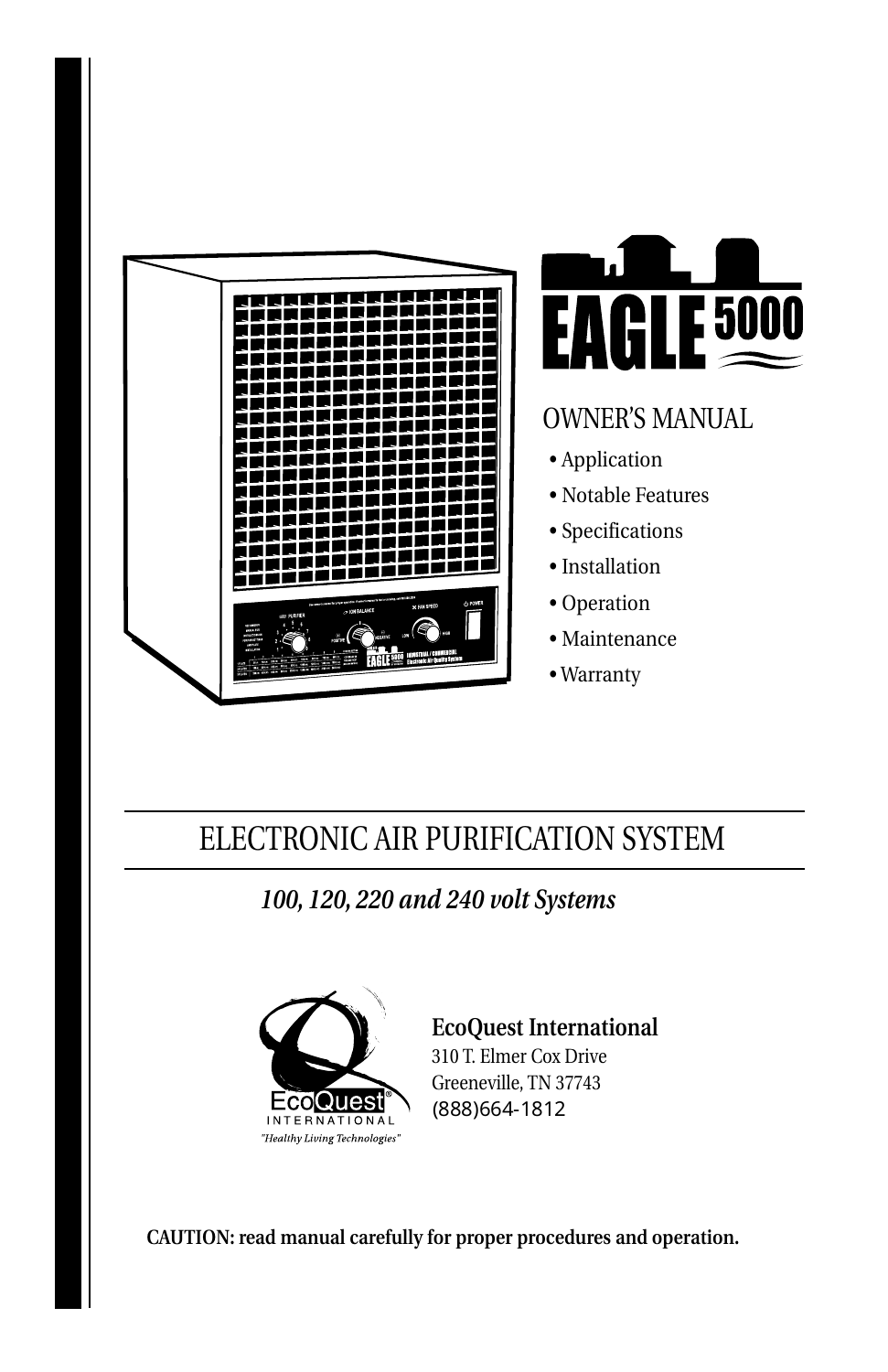## **CONTENTS**

Please record the name and phone of your EcoQuest Dealer:

Name\_\_\_\_\_\_\_\_\_\_\_\_\_\_\_\_\_\_\_\_\_\_\_\_\_\_\_\_\_\_\_\_\_\_\_\_\_\_\_\_\_\_\_\_\_\_\_\_\_\_\_\_\_\_\_\_\_\_\_\_\_\_\_\_\_\_\_\_\_

Phone\_\_\_\_\_\_\_\_\_\_\_\_\_\_\_\_\_\_\_\_\_\_\_\_\_\_\_\_\_\_\_\_\_\_\_\_\_\_\_\_\_\_\_\_\_\_\_\_\_\_\_\_\_\_\_\_\_\_\_\_\_\_\_\_\_\_\_\_\_

| Please record the serial number of your Eagle 5000: |
|-----------------------------------------------------|
| Serial #                                            |

This owner's manual is also available online at: http://www.ecoquest.com/ownersmanuals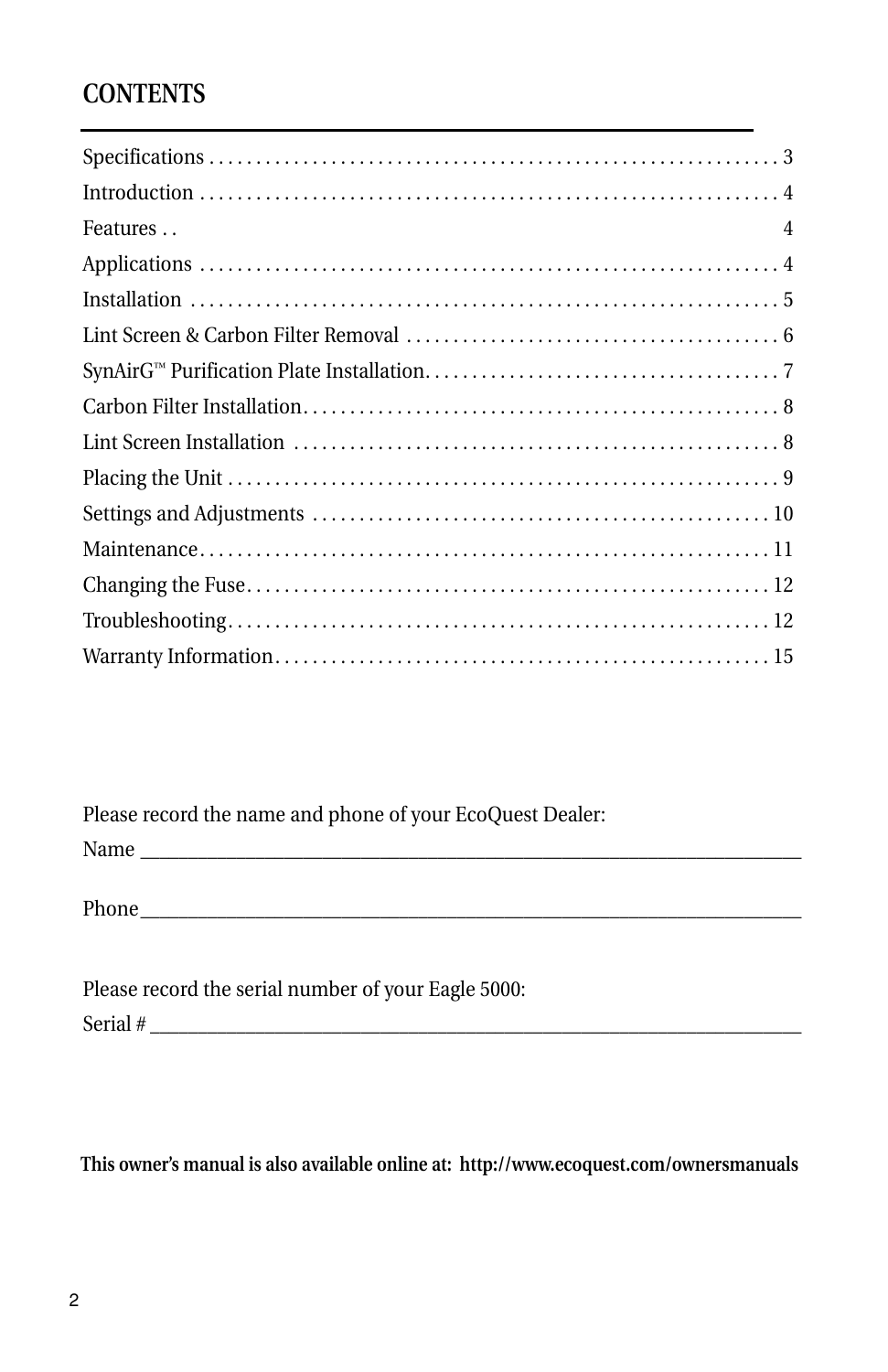#### **Features:**

- Positive/Negative Ion Generation Technology.
- Adjustable Ozone Generation.
- Activated Charcoal Deodorization.
- Adjustable fan speed control.
- Washable permanent lint screen.
- Adjustable ozone control and plate configuration.
- Adjustable ion control.

#### **Electrical:**

- 100 volt 50/60hz, 120 volt 60hz, 230 volt 50/60 hz or 240 volt 50 hz.
- Less than 60 watts power consumption.
- 24 to 30 KV, 20-30 khz ion generation pulsator.
- 20 KV negative ion generator.

#### **Mechanical:**

•550CFM

#### **Size:**

- •Dimensions:15.5"highx12"widex123/4"deep
- Weight: 35 pounds

#### **Ozone Output:**

• 140-420 mg per hour (depending on the number of plates installed).

#### **Warranty:**

- Length of warranty will vary depending on model.
- See warranty card for specific details.



To reduce the risk of electric shock, this equipment has a grounding type plug that has a third (grounding) pin. This plug will only fit into a grounding type power outlet. If the plug does not fit into the outlet, contact qualified personnel to install the proper outlet. Do not alter the plug in any way.



WARNING! - Do not operate this unit without one or all SynAirG™ purification plate(s) properly installed. Doing so may void the warranty.



CAUTION! - Disconnect power cord before servicing. 100 and 120 volt models - use 1.6 Amp slow blow fuse. 220 and 240 volt models - use 0.5 Amp slow blow fuse.



Location for Protective Earth Line.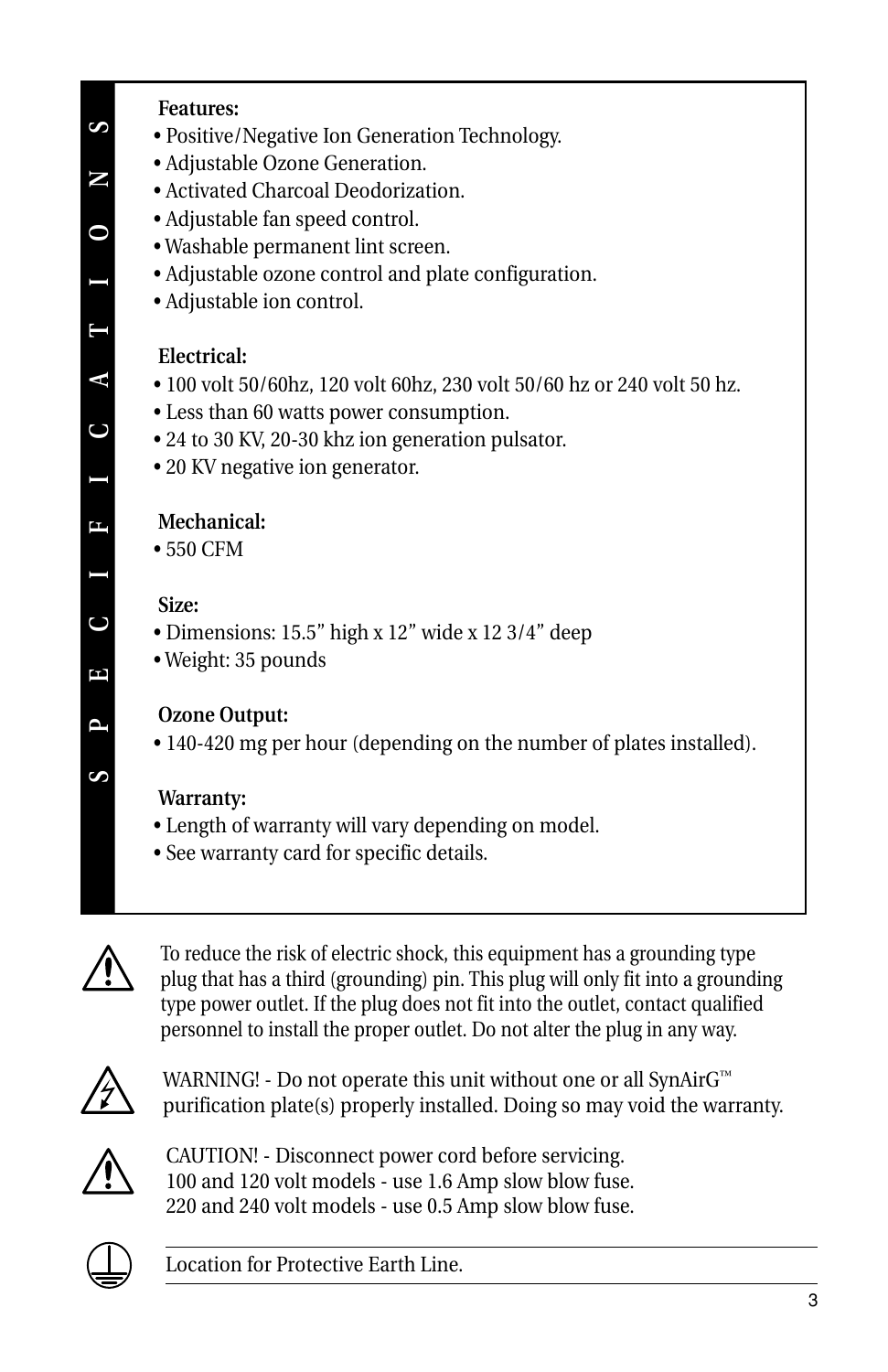## **INTRODUCTION**

Nature cleanses the air with the lightning and rain. Lightning bolts produce ozone, as well as positive and negative ions which cleanse the air naturally. Rain helps bring the ozone and ions closer to the earth's surface. They are then attracted to atmospheric contaminants that are either removed from the air and attached to grounded objects or are oxidized.

The Eagle 5000 reproduces the natural conditions found in the outdoors. It is not designed to create an artificial environment. The re-establishment of a natural environment takes place out in the air, rather than inside the unit. It cleanses the air, rather than filtering it, masking the symptoms, or attempting to dilute it.

### **FEATURES**

- •Compact
- •Portable
- No Duct work Required
- •NoChemicals
- •LowMaintenance
- Low Electrical Usage
- Complete User Control
- No Residual Contamination

### **APPLICATIONS**

- •Restaurants
- Smoking Areas
- •ProduceAreas
- •Basements
- •VeterinaryOffices
- •Casinos
- Large Meeting Halls
- •Kennels
- Stables & Barns
- Photo Labs
- Salons
- Day Care Centers
- Chemical Odors
- •BowlingAlleys
- Bingo Parlors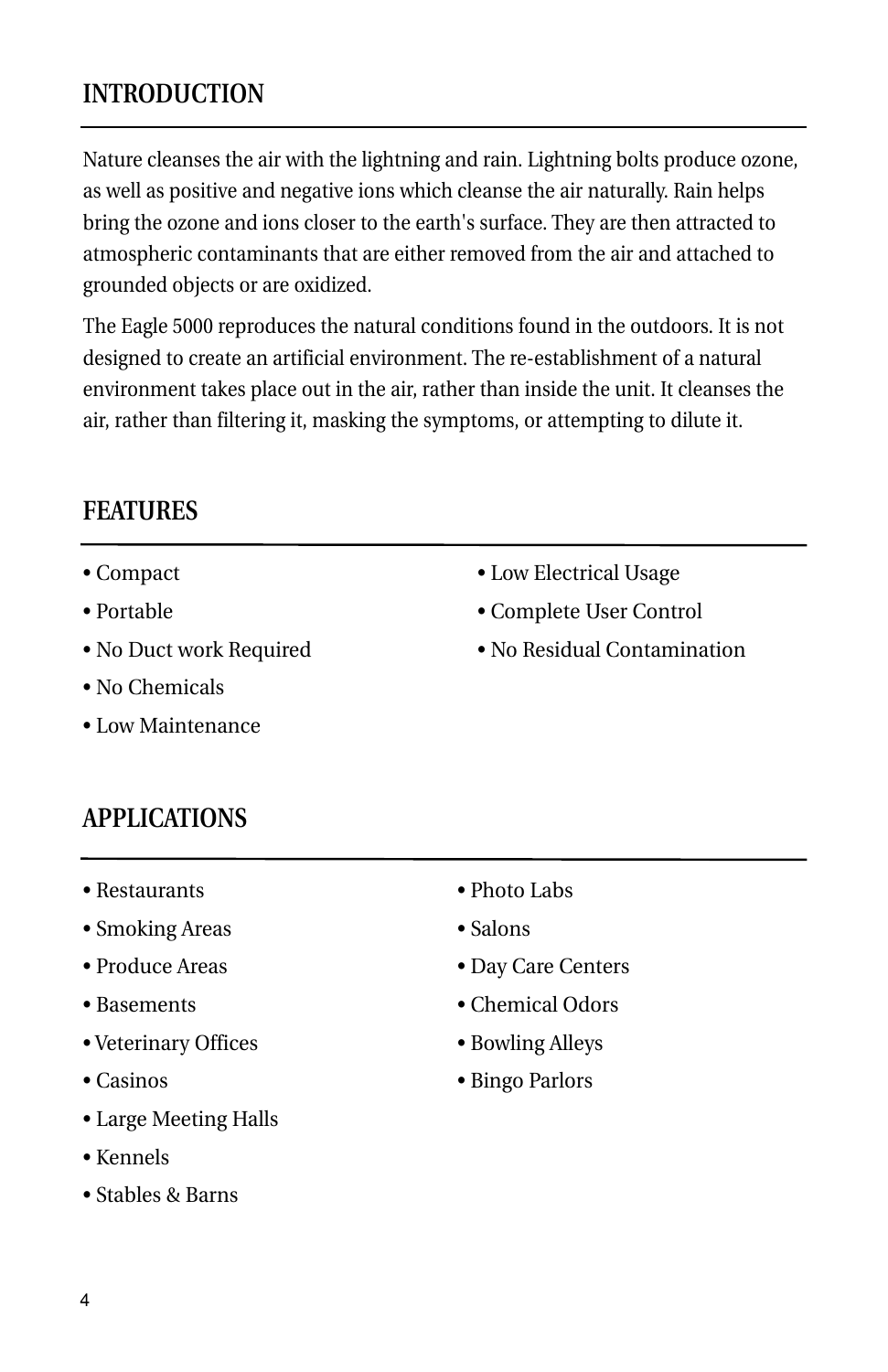## **INSTALLATION**

- 1. Remove unit from shipping carton.
- 2. Remove all protective materials.
- 3. Check for shipping damage and loose or broken parts.
- 4. Read Owners Manual thoroughly prior to installation.
- 5. Remove SynAirG<sup>™</sup> purification plates from the box and install (page 6).
- 6. Install the internal carbon filter (page 8).
- 7. Install the rear lint screen (bottom of page 8).
- 8. Fully insert cord into the power cord receptacle on the back of the unit.
- 9. Determine placement location for the unit (page 9), plug the unit into a 120 volt, 100 volt, 220 volt or 240 volt (depending on model) outlet, be sure the power switch is on, and adjust controls according to the application.

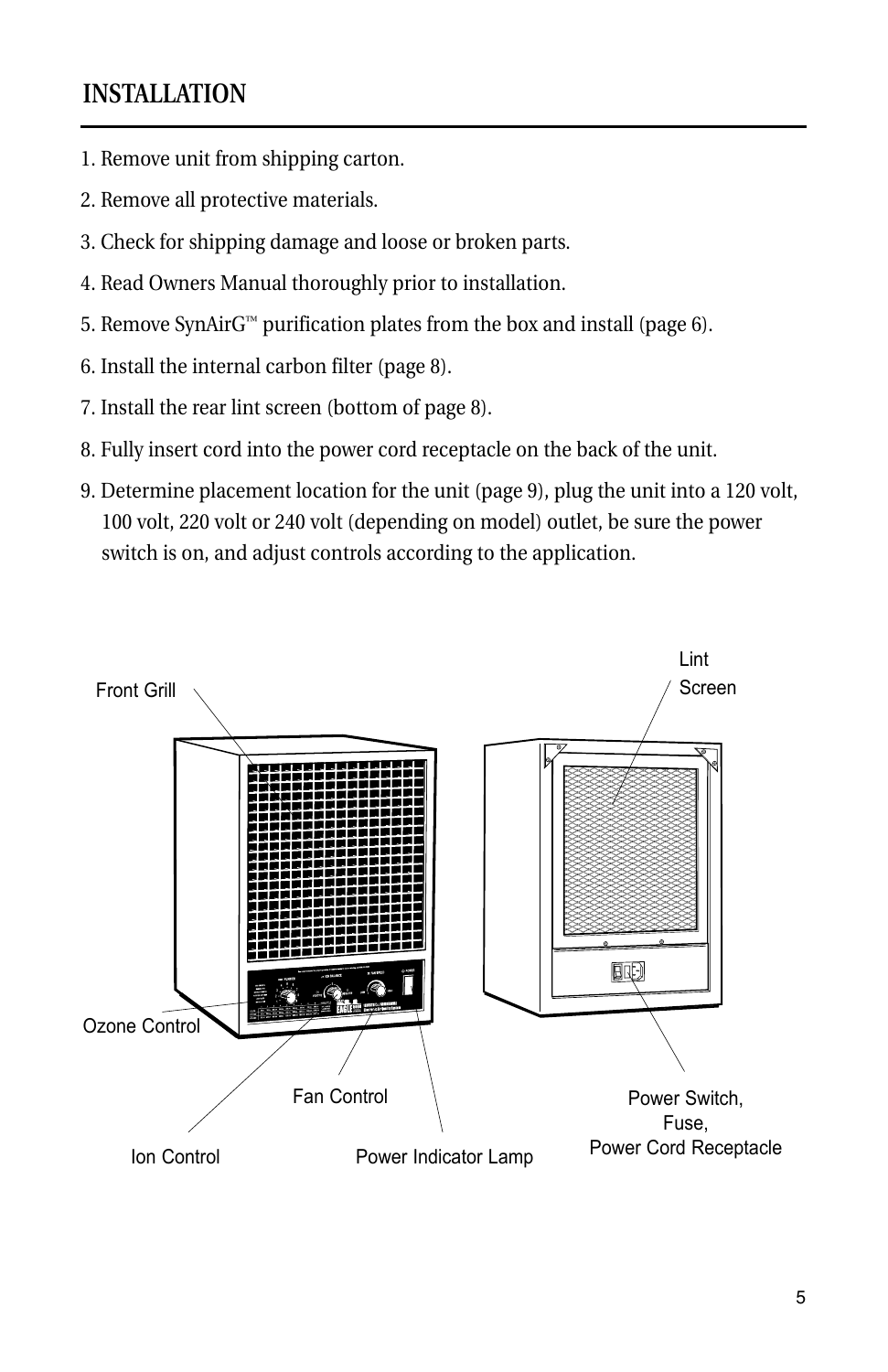## **LINT SCREEN & CARBON FILTER REMOVAL**



1. Unplug the Eagle 5000 to prevent electric shock.



2. Remove only one screw from each of the 2 top corner brackets and rotate bracket out of the way.



3. Remove 2 screws from bottom of lint screen.



4. Pull top of lint screen toward you, then lift out.



5. Once the lint screen is removed, the carbon filter may be removed also.



6. Using the plastic tab, pull the top of the carbon filter towards you.



7. Pull the carbon filter out of the unit.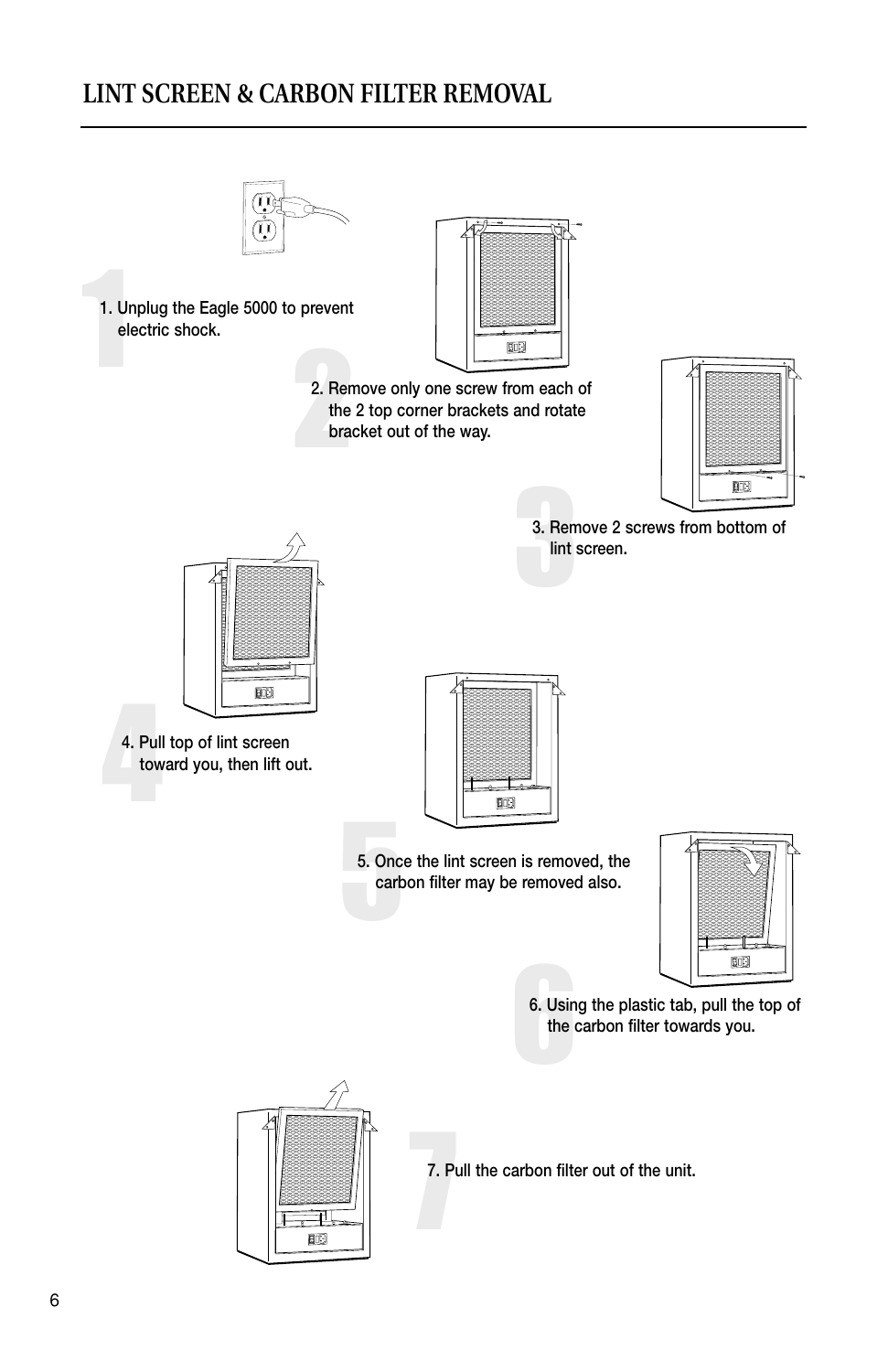## **SYNAIRG™ PURIFICATION PLATE INSTALLATION**



|                 |         |          |          |          |            |            |            |            |            | <b>PURFIER SETTING</b>                                      |
|-----------------|---------|----------|----------|----------|------------|------------|------------|------------|------------|-------------------------------------------------------------|
| 1 PLATE         | 50 (4)  | 100 (9)  | 200 (19) | 300(28)  | 400 (37)   | 500 (46)   | 600 (56)   | 700 (65)   | 800 (74)   | <b>COVERAGE IN</b><br><b>SQUARE FEET</b><br>(SQUARE METERS) |
| 2 PLATES        | 100(9)  | 200 (19) | 400 (37) | 600 (56) | 800(74)    | 1000 (93)  | 1200 (111) | 1400 (130) | 1600 (149) |                                                             |
| <b>3 PLATES</b> | 200(19) | 400 (37) | 600 (56) | 900(84)  | 1200 (111) | 1500 (139) | 1800 (167) | 2100 (195) | 2400 (223) |                                                             |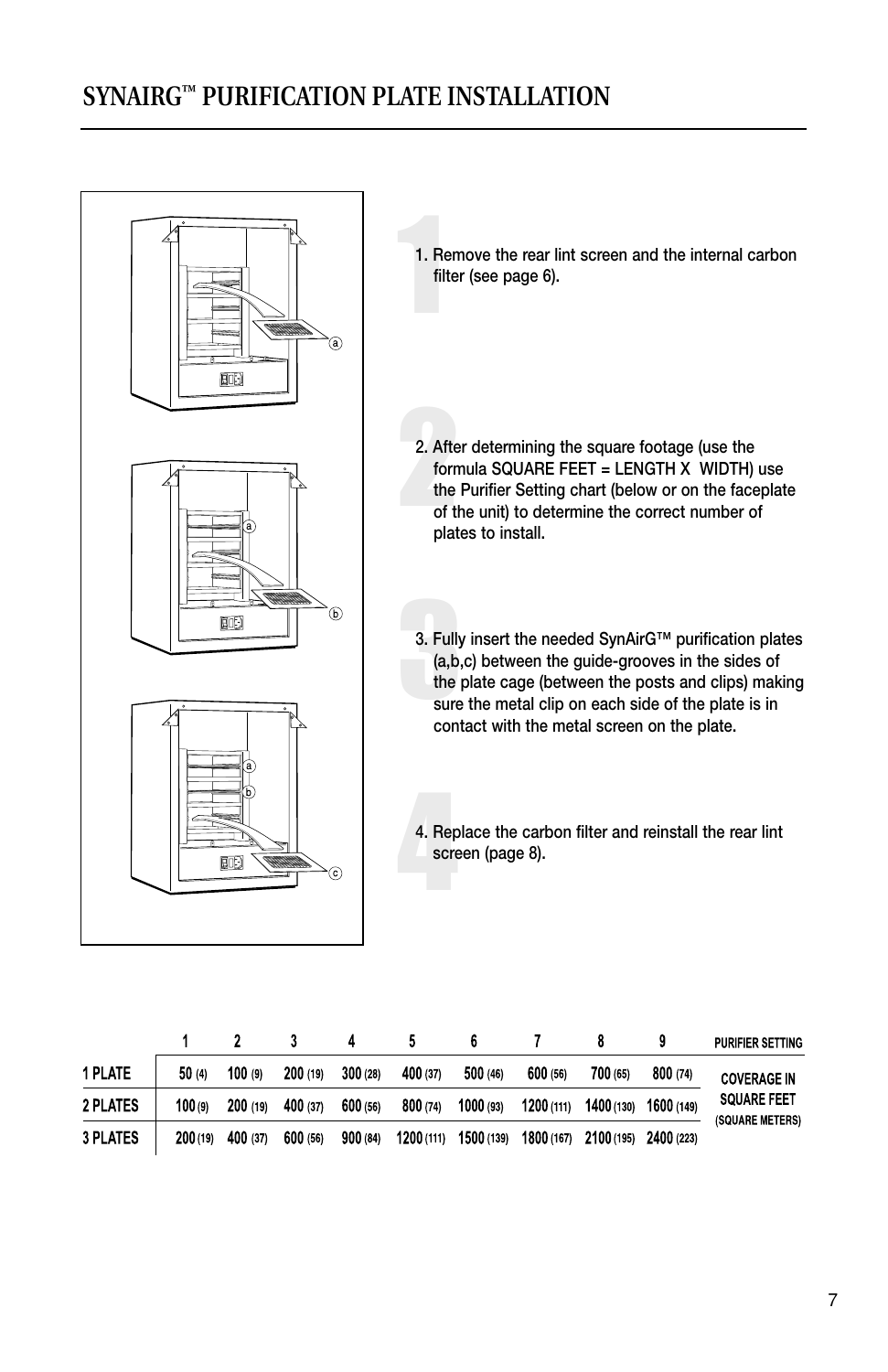## **CARBON FILTER INSTALLATION**

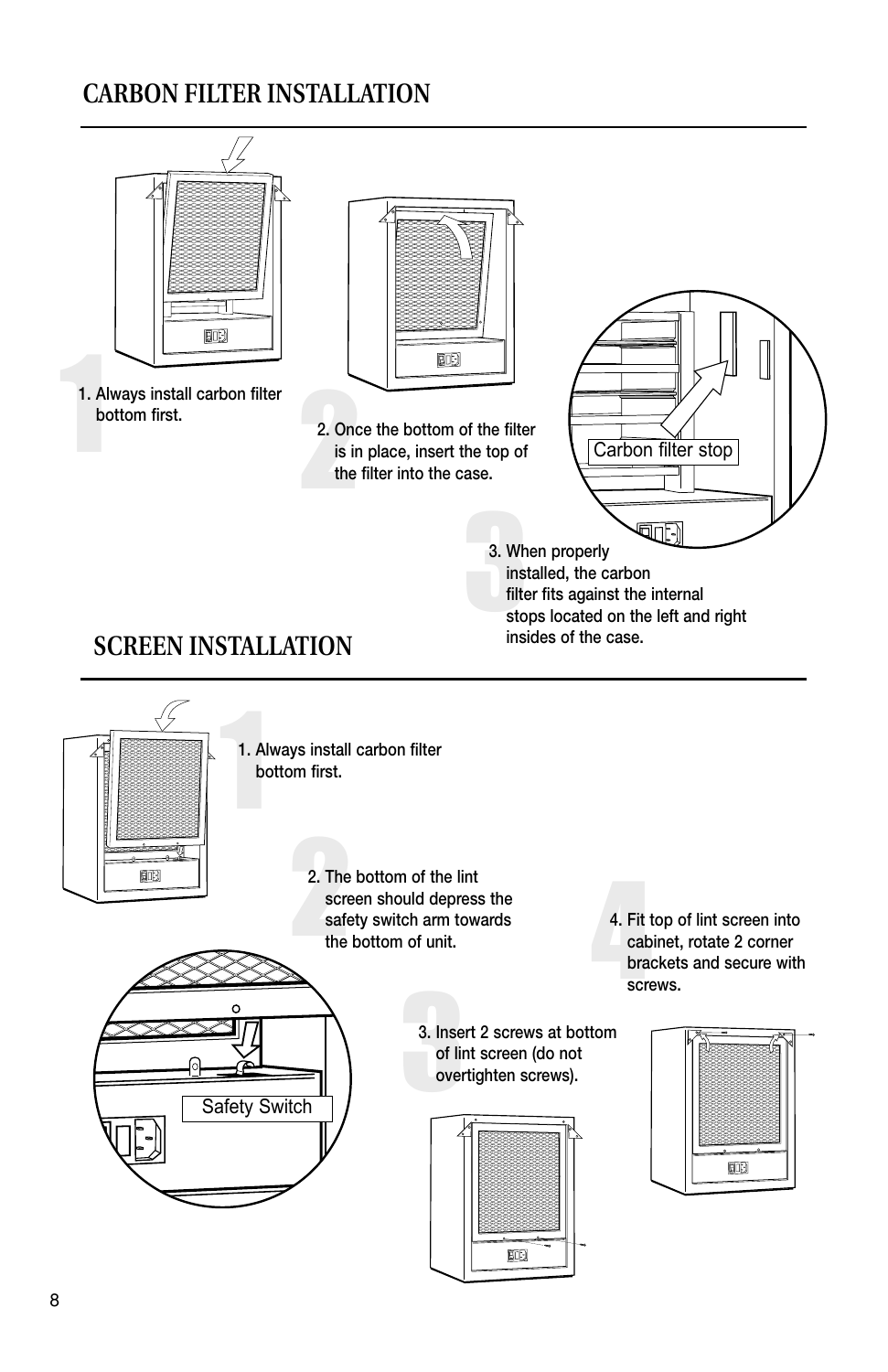## **PLACINGTHEUNIT**

Place the unit as high as possible to insure complete purification.

If raised placement is not available, place unit as high as possible and elevate front of unit so fan blows towards ceiling. Some pollutants such as smoke will rise and the unit, when elevated, can oxidize the pollutants more effectively. A ceiling fan can also aid in distribution of cleansing properties.

The Eagle 5000 is most effective when placed in a position that allows the ions and ozone to be mixed evenly and thoroughly with the polluted air.



#### Suggested locations, listed in the order of preference:

- 1. Nearest the source of the worst pollution.
- 2. Near a cold-air return to thoroughly circulate clean air throughout the area.
- 3. In the area most heavily used to achieve maximum benefit.

#### *Note:*

- For maximum control the unit should be placed where easy access to the controls is possible.
- The rear of the unit should always have at least one inch of open area to allow unrestrictedairflow.
- Be sure power cord is not accessible to small children to prevent injury.

*Caution: This unit should never be placed where it can blow directly into the face of anypersonorpet.*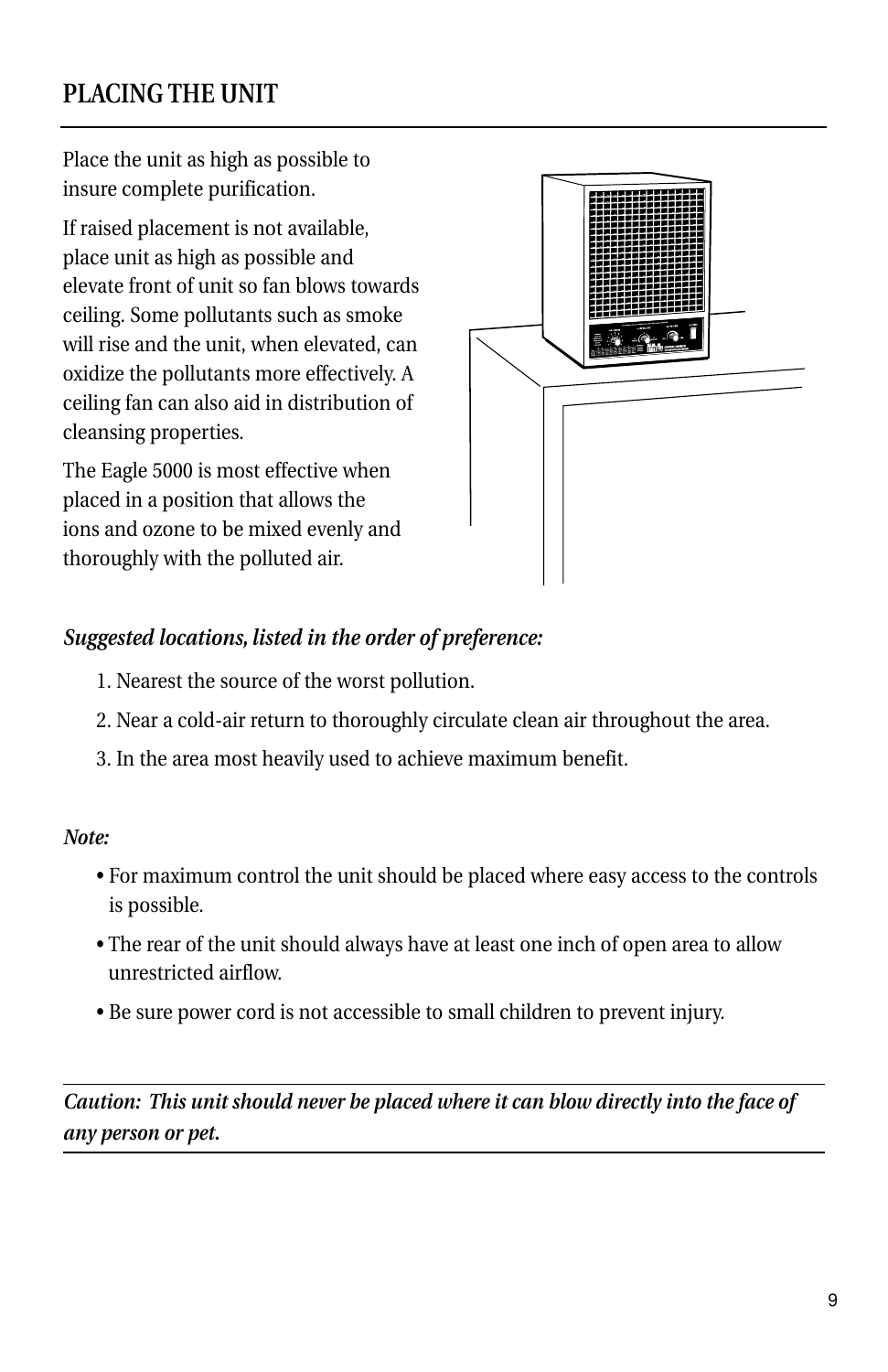#### *1.FANCONTROL*

The disbursement of cleansing properties is best accomplished with good air circulation. The fan control should be set as high as reasonably possible without creating an undesirable noise level. This will be determined by personal preference and the distance you wish the cleansing properties to be dispersed.

#### *Note: A ceiling fan can also aid in distribution of cleansing properties.*

#### *2.PURIFIERCONTROL*

PURIFIER Control: Set the control at the nine o'clock position for one hour.

Adjust the control up or down after one hour based on the following criteria:

- 1. In normal conditions it is not necessary to turn the PURIFIER control indicator above the area of the environment. (*refer to purifier chart on page* 7)
- 2. Keeping in mind the previous statement  $(\#1)$ , adjust the purifier so that the odor of ozone fades into the background 15-30 seconds after entering the environment.

#### **3. SANAIR FEATURE**

To reduce mold, mildew, and bacteria, turn the unit on high for 3-4 hours.

*Caution: Always be sure a room or area is UNOCCUPIED before performing the above*  $described$  SanAir procedure.

Air out room by opening door and/or window.

#### *4.IONCONTROL*

The normal setting of a DC ionizer is full negative. This setting seems to work best in removing particulate (cigarette smoke) as well as reducing static. When trying to reduce static, if the full negative setting results in more static, turn the ion control in small increments towards the positive until the static is relieved.

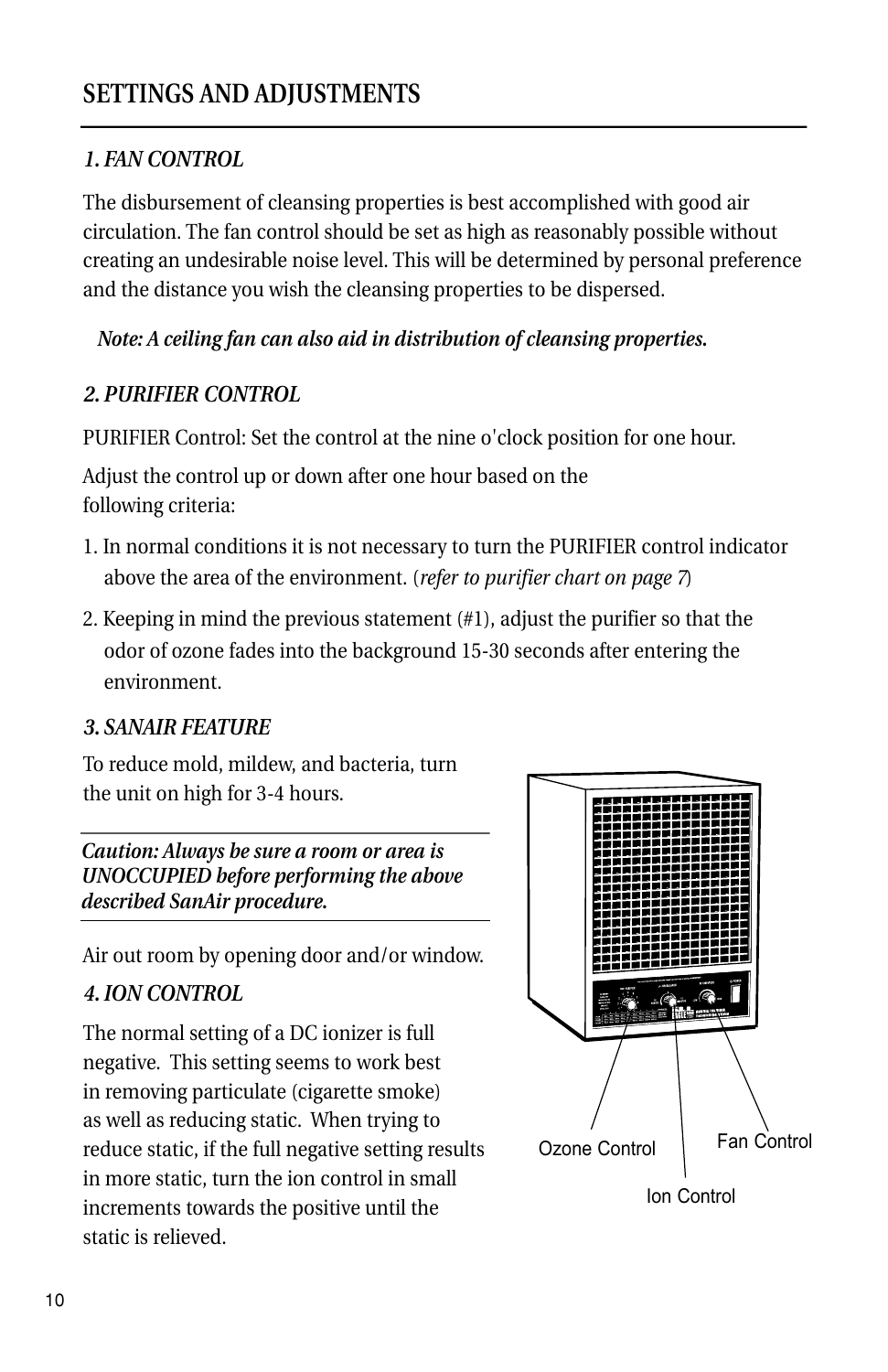## **MAINTENANCE**

Periodic maintenance is required to insure that the Eagle 5000 operates properly. A severely polluted environment can foul an SynAirG™ purification plate in as little as two weeks or as long as a year. Shown here are basic maintenance procedures that should be carried out to keep your unit running at top performance.

#### *Rear lint-screen / carbon filter cleaning (see page 6 for removal instructions):*

You have two options to clean the lint screen and carbon filter:

• When visibly dirty, simply remove the lint screen or carbon filter and with a hand-held vacuum remove the heavy particulate from the screen. This method will extend the life of the screen / filter

 $-$  OR  $-$ 

• When visibly dirty, remove the lint screen or carbon filter from the unit and wash in hot water, brushing gently with a toothbrush to remove particulate. Allow to dry completely prior to re-installing the lint screen.



### *SynAirG™purificationplate*

Remove the rear lint screen (page 6).

Carefully remove the SynAirG™ purification plates (a, b, c).

Clean the plates  $(a, b, c, \& d)$  with hot water and ammonia. Dry completely using a hair dryer if necessary. Reinstall plates (page 7). Be sure to check that the electrical tabs are in contact with the plate.



### **Plate Card Cage**

Also be sure to clean the stand-offs at the corners of the plate card cage. (A cotton swab with alcohol works well.)

#### *FanBladeandFrontGrill*

Wipe off fan blade and front grill (if dirty) with damp washcloth. The fan requires no maintenance (with the exception of the first time it is used, when it may be necessary to give it a gentle push to get it started). If the fan squeaks, a drop of lightweight oil may be needed on the fan shaft.

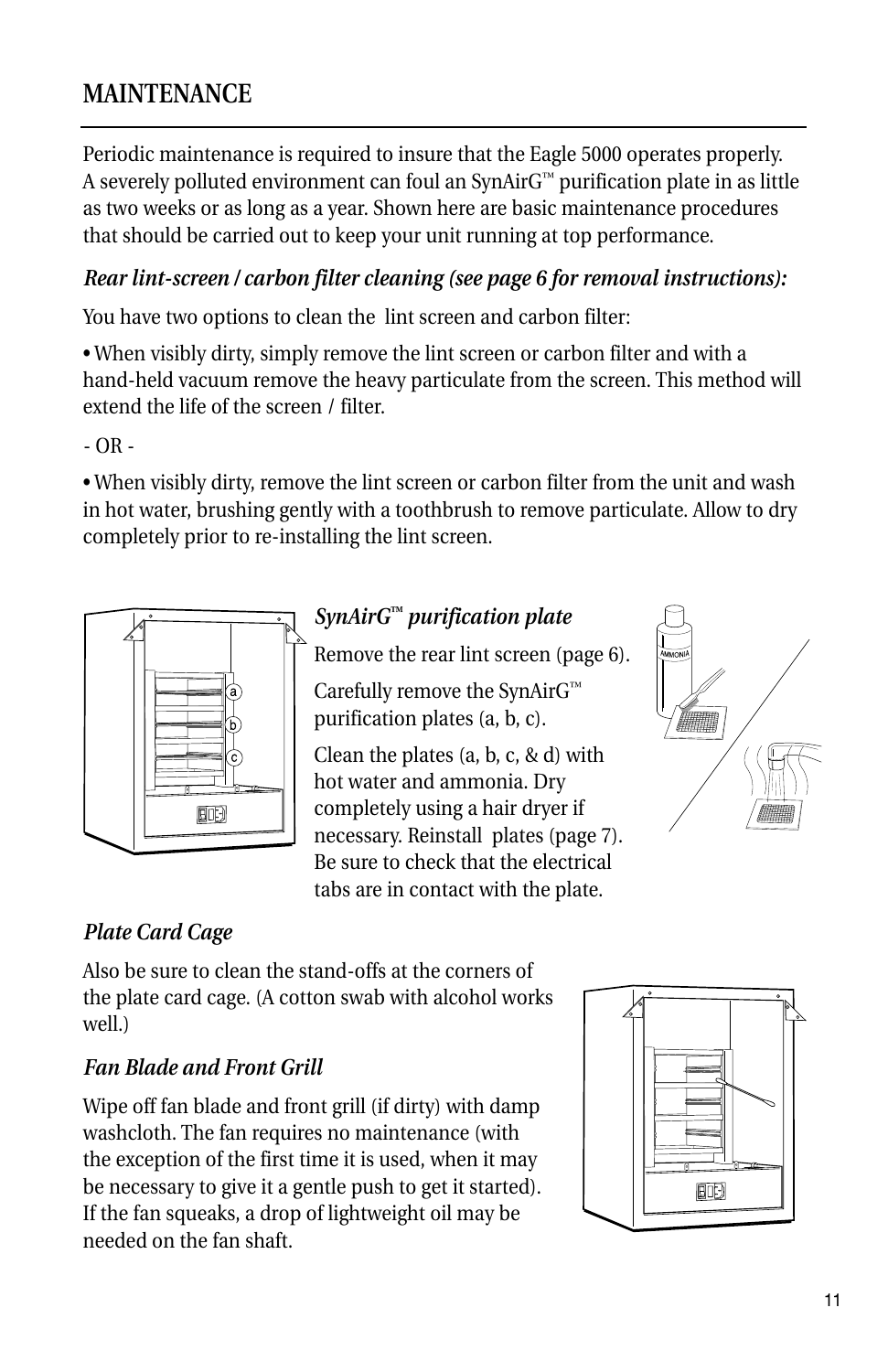### **CHANGING THE FUSE**

A fuse holder is located on the back of the unit next to the power cord. To replace or check the fuse, remove the fuse holder by pressing on the release catches and pulling straight out.

If the fuse is blown, replace with a new slow blow type fuse. Insert the new fuse into the fuse holder Press the assembly straight in until itlatches.

If the fuse holder cap is not *installed correctly, the unit will not operate.*

**100and120VoltUse1.0 AMPslowblowfuse. 220and240VoltUse0.5 AMPslowblowfuse.**

### **TROUBLESHOOTING**

#### **Indicators of Operation**

Operation of the ion indicator lamp:

Turn the unit on and check that the small red/orange lamp is illuminated. The lamp is located inside the unit and is viewed by looking into the unit through the front grill. Illumination of the internal lamp verifies that the frequency type ionizer is functioning properly. The lamp should stay illuminated as long as the unit is turned on.

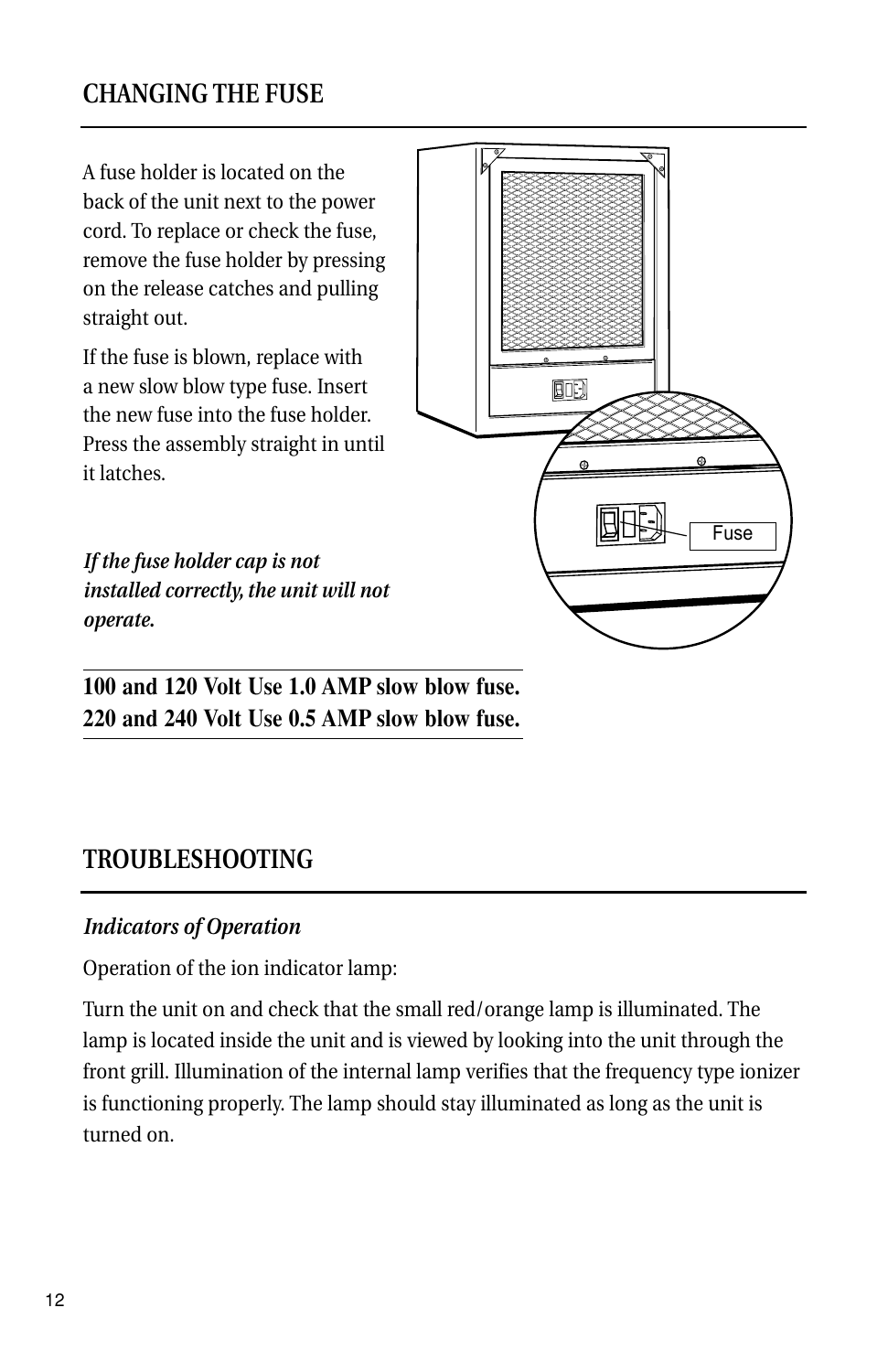## **Troubleshooting - What to look for first.**

#### 1. I have plugged in the unit, turned "ON" the power switch and nothing *happens…what'swrong?*

- Make sure the electrical outlet is capable of providing power to the unit.
- Check the lint screen located at the back of the machine to ensure that the safety switch activator clip depresses the safety switch.
- Check to see if the proper fuse is installed and that it is serviceable.
- Ensure that the fuse cap is completely seated and secured in its receptacle.
- Be sure the cord is fully plugged into unit.

#### *2.Thefanisoperatingalthoughtheunitwon'tproduceanyozone…what'swrong?*

- Check the SynAirG<sup>™</sup> purification plate(s) for serviceability. If they are cracked or broken, the plate(s) will require replacement. Ensure maintenance procedures required for the SynAirG<sup>™</sup> purification plate(s) have been performed according to the "Maintenance" section (page 11) of this Owner's Manual. Order new plates from your Dealer.
- Electrical stainless steel contacts are not contacting the screen portion of the  $SynAirG<sup>m</sup>$  purification plate(s). Inspect the unit for any loose connections.
- Do not attempt to disassemble the unit, due to the Limited Warranty of the product.

#### 3. How am I able to know if the Frequency-Type Ionizer is working?

• Current models with the FT Ionizer system have a neon light bulb mounted on the base of the FT antenna. When the power switch to the unit is turned ON, the neon light bulb will illuminate, indicating that the FT Ionizer is functioning normally (see page 12, "Indicators of Operation").

#### *4.TheSynAirG™purificationplate(s)aremakinganoise,haveaburningsmell, and/or appear to arc or spark. What is the problem?*

• SynAirG™ purification plate is most likely cracked. Refer to the answers for question #2, as it would apply to this question also.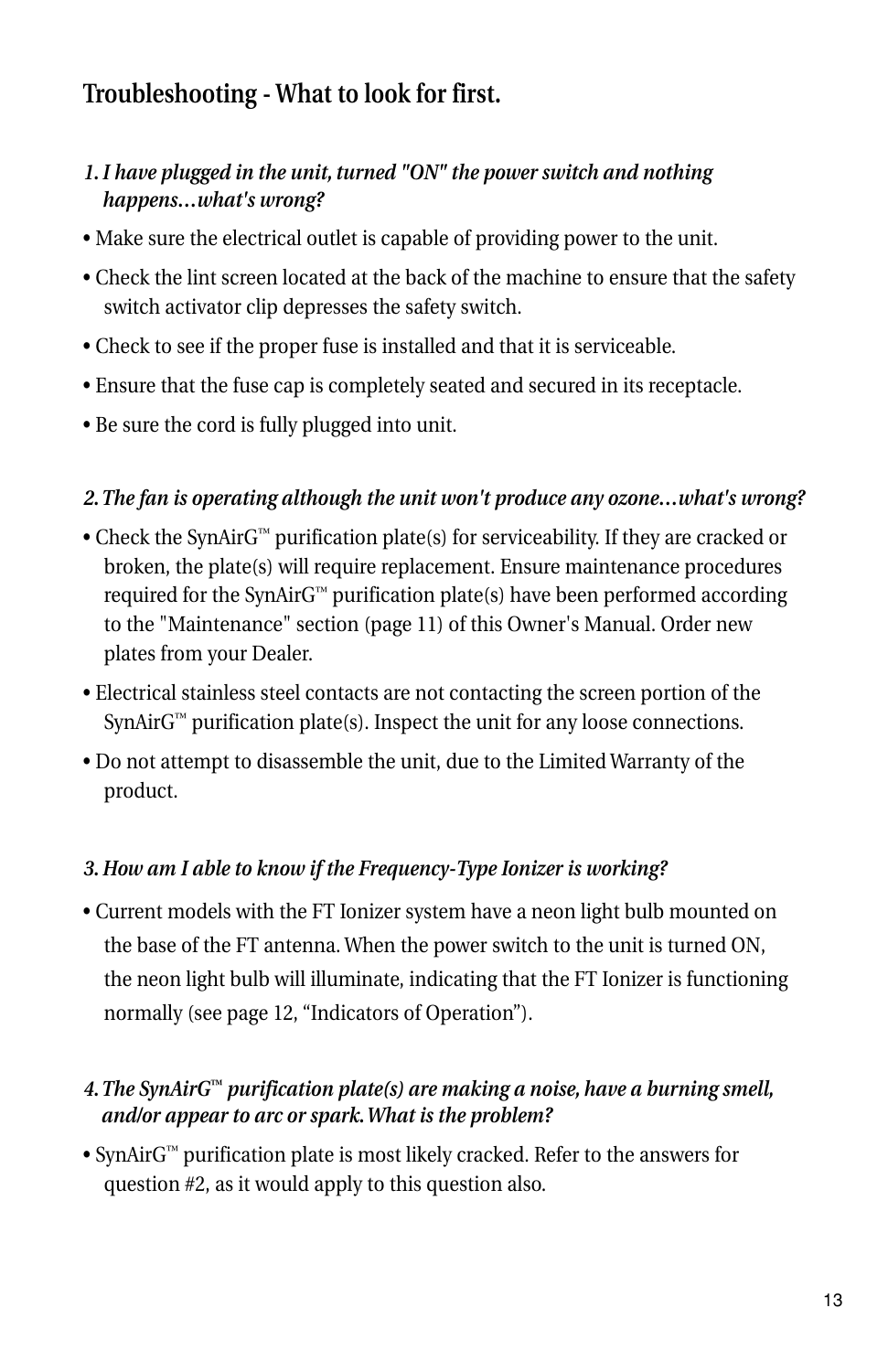#### 5. What are the most typical application problems?

• **Symptom:** A belief that the proper equipment is placed in the environment and the equipment appears unsuccessful.

Problem: Lack of air movement, improper placement of the unit.

- **Symptom**: Strong odors still remain with the environment after placement. Problem: Lack of ozone, improper placement of the unit.
- **Symptom:** A strong odor of ozone is present within the environment.

Problem: Too much ozone accumulation within the environment, as a result of improper purifier control setting, and / or lack of air movement.

• Symptom: Visual haze of smoke and / or particulate remain within the environment.

Problem: Lack of ionization and Lor air movement.

#### *6.Unitdoesnotoperate-*

- Is the unit plugged in?
- Is the power cord fully inserted into the back of the unit?
- Are you sure the outlet is active?
- Is the unit turned on?
- Is the rear lint screen installed properly to depress the safety switch forward?

#### *7.Airflowisrestrictedorreduced-*

- Is the unit properly placed away from objects that may obstruct air flow?
- Are the filter and fan housing clean?

If your unit fails to operate properly after performing trouble-shooting, contact your EcoQuest Dealer for further assistance, contact us at the address located on the front of the manual, or visit www.EcoQuestintl.com for additional technical support.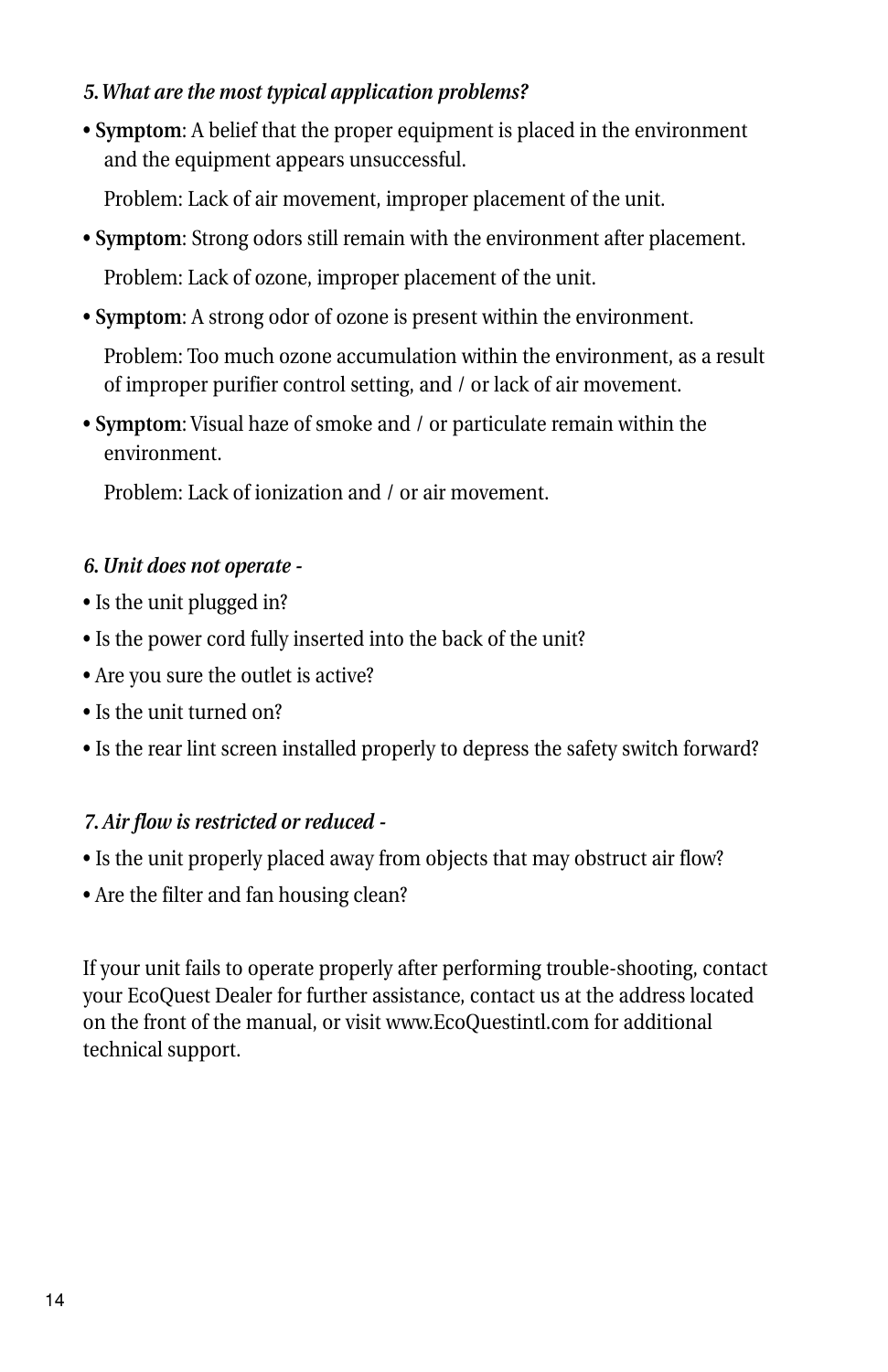#### *Did you forget to register your Eagle 5000?*

By registering, you'll activate your warranty, and your privacy is guaranteed. Just fill out your warranty card and drop it in the mail.

#### **WARRANTYINFORMATION**

This product is of solid state construction and is warrantied by

EcoQuest International 310T.ElmerCoxDrive Greeneville,TN37743

to the original purchaser, depending on model, to be free from defect in materials and workmanship for a limited time.

Length of warranty will vary depending on model. See warranty card for specific details.

If you have any questions concerning your Eagle 5000, please see your local EcoOuest Dealer.

Forhelp, visitwww.EcoQuest.company

This equipment has been tested and found to comply with the limits for Industrial, Scientific and Medical Equipment (ISM), pursuant to Part 18 of the FCC Rules. These limits are designed to provide reasonable protection against harmful interference in a residential installation. This equipment generates, uses and can radiate radio frequency energy and, if not installed and used in accordance with the instructions, may cause harmful interference to radio communications. However there is no guarantee that interference will not occur in a particular installation. If this equipment does cause harmful interference to radio or television, which can be determined by turning the equipment off and on, the user is encouraged to try to correct the interference by one or more of the following measures:

Reorient or relocate the receiving antenna.

Increase the separation between the equipment and receiver.

Connect the equipment into an outlet on a circuit different from that to which the receiver is connected.

Consult the dealer or an experienced radio/TV technician for help.

#### **FCC DECLARATION OF CONFORMITY**

**Name:**EcoQuest Model: Eagle 5000

**Manufacturer:** EcoQuest Manufacturing

This device complies with Part 18 of the FCCRules.

#### **RESPONSIBLE PARTY**

EcoQuest International 310T.ElmerCoxDr. Greeneville,TN37743

Signature:

**Printed Name: R. Paul Beam Title:** Engineering Manager **Date:**7/9/04